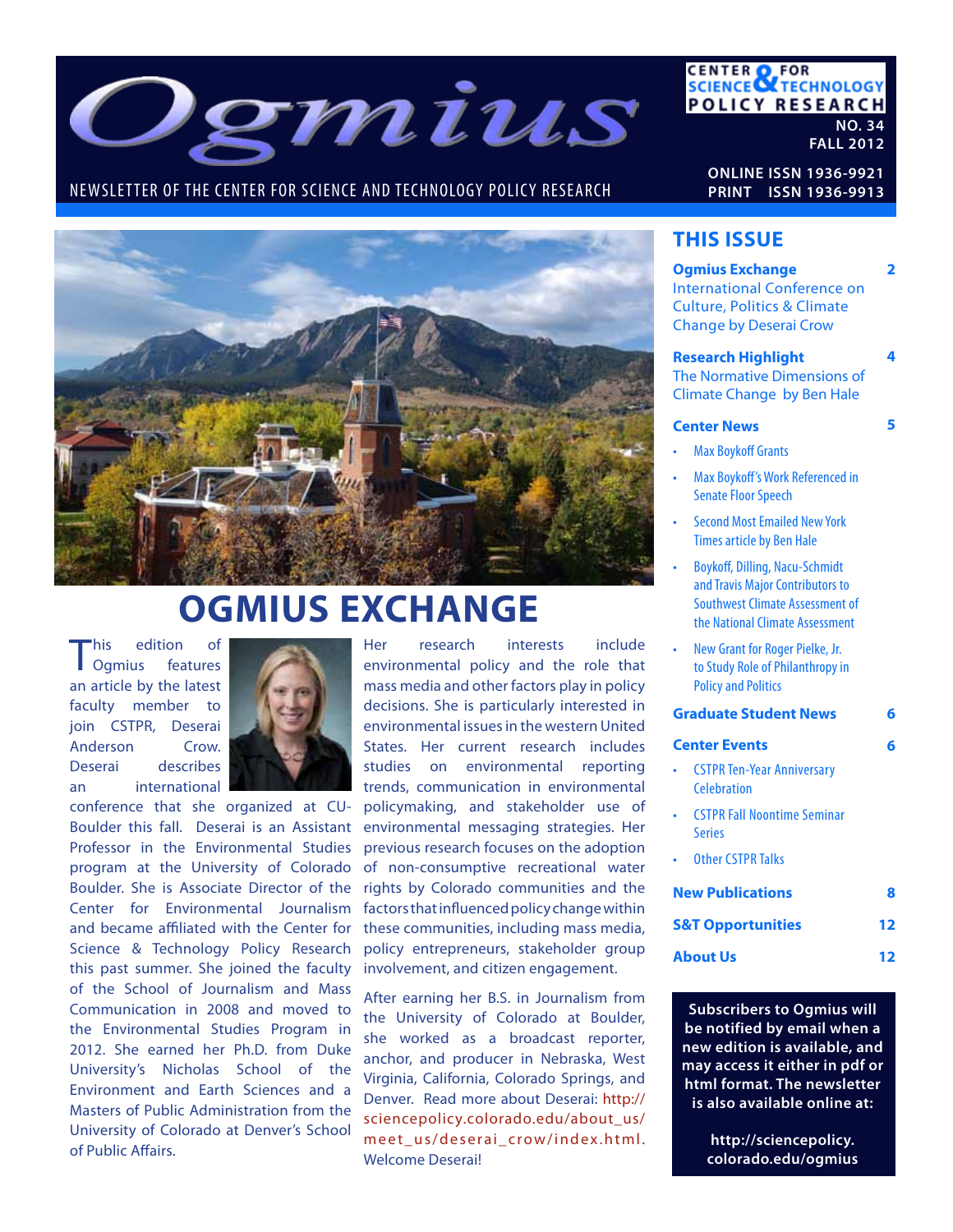# **INTERNATIONAL CONFERENCE ON CULTURE, POLITICS & CLIMATE CHANGE by Deserai Anderson Crow**

This fall almost 350<br>scholars representing<br>over 20 countries representing countries converged on Boulder to explore the obstacles and opportunities confronting policy-makers with regard to climate policy. Deserai Crow organized the International Conference on Culture, Politics & Climate Change this September. The Center for Environmental Journalism sponsored the conference. The Cooperative Institute for Research in Environmental Sciences (CIRES) was also a major sponsor of the conference and CSTPR faculty member Max Boykoff served as an adviser for the conference.



Discussions about climate change, policy, and science arise in a variety of

cultural settings. Questions of how and whether to address climate change on a national and global scale are significant parts of political and cultural discourse. How policy is made, the role of state and non-state actors, the communication of science and values, and how meaning is derived from our shared culture are all questions that directly influence policy outcomes. In the context of U.S. national elections and ongoing international climate negotiations, these considerations are especially relevant. The cross-disciplinary conference explored intersections between culture, politics, and science in order to enhance our understanding of public policy addressing climate change.

The conference emerged from a desire by faculty in several academic units at CU-Boulder to cross disciplinary boundaries and to address climate change in a manner not often done in research – by breaking down traditional barriers to meet colleagues confronting similar problems within different contexts. Some of the foremost scholars in fields such as Environmental Policy and Politics, Risk Communication, Visual Culture, Journalism Studies, Globalization and

*Mike Hulme, Professor at University of East Anglia, gives keynote lecture at International Conference on Culture, Politics & Climate Change*

Spirituality, among others came to Boulder to present their research.

One of the primary lessons from the conference related to the importance of information as a central mechanism through which cultural values are expressed, politics and policy are played out, and solutions are found or blocked. Through the use, production, and consumption of information, the translation of values into political outcomes

**Questions of how and whether to address climate change on a national and global scale are significant parts of political and cultural discourse.**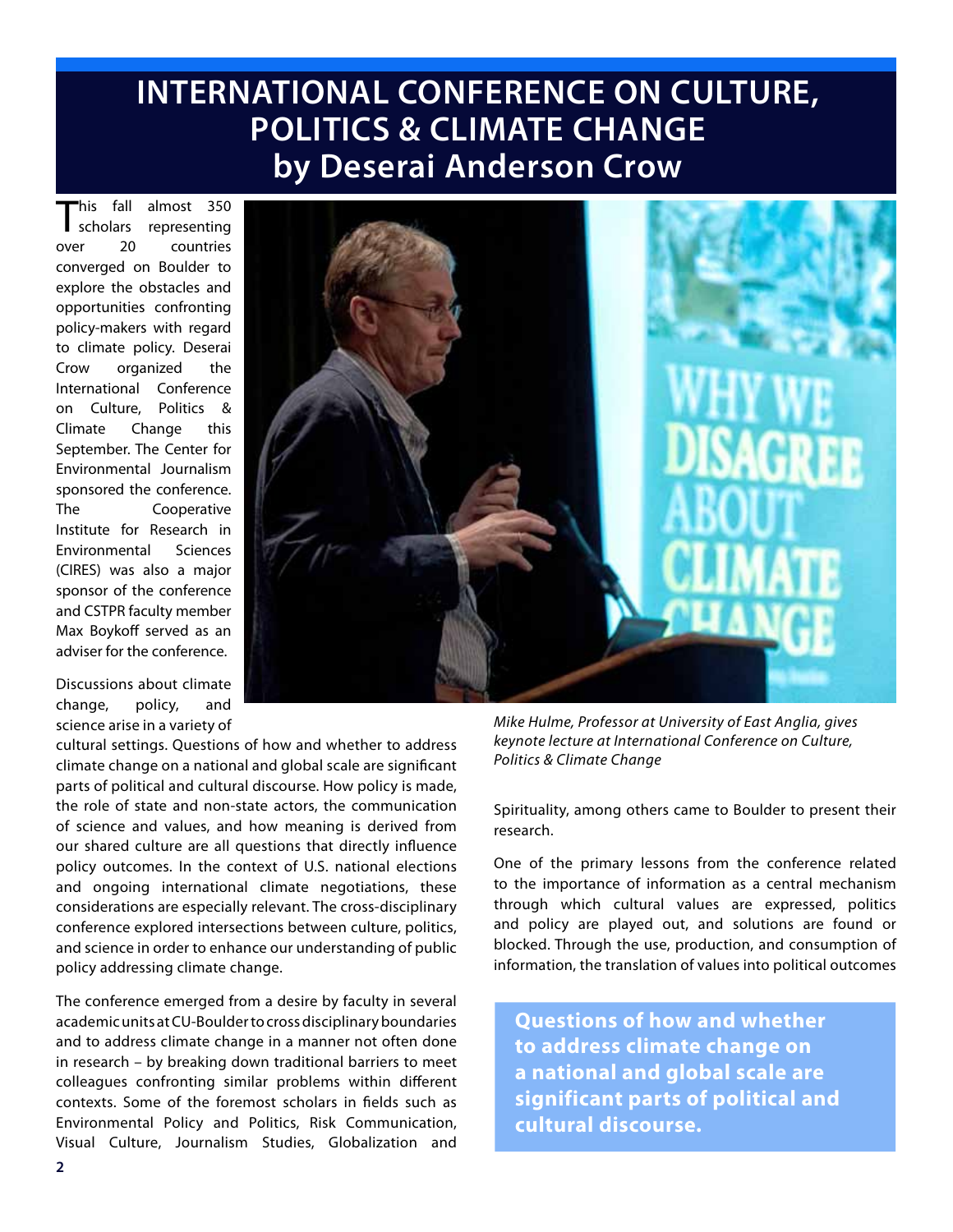

presents certain important areas for scholarly exploration from which important recommendations can be made to scientists, policymakers, and media. Professors Deserai Crow and Max Boykoff are working on a volume of papers from the conference focused on the theme of information as a force for shaping future climate policy and cultural values.

This collection of scholarship will present both critical and empirical essays designed to help us understand how we communicate about the climate, the effects of how we frame our discussions of climate, and the consequences for policymaking. Scholars in this volume analyze the approaches of environmental advocacy groups and mass media, and assess the use of information to build policy capacity in organizations. The book concludes with papers that push the body of climate research forward in new directions. By focusing specifically on the role of information – how we produce it, consume it, and make decisions based on it – we believe that the book will contribute to the growing body of scholarship that helps us understand and teach about the climate, specifically as it relates to human behaviors, knowledge, and decisions.

The book, titled "Culture, Politics and Climate Change: How Information Shapes our Common Future" is scheduled **Through the use, production, and consumption of information, the translation of values into political outcomes presents certain important areas for scholarly exploration from which important recommendations can be made to scientists, policymakers, and media.** 

for publication in late 2013 or early 2014 with Routledge-Earthscan. You can visit the conference website at: http://www.climateculturepolitics.org to view archived presentations and conference information.

Deserai Anderson Crow, Ph.D. Center for Science & Technology Policy Research Center for Environmental Journalism deserai.crow@colorado.edu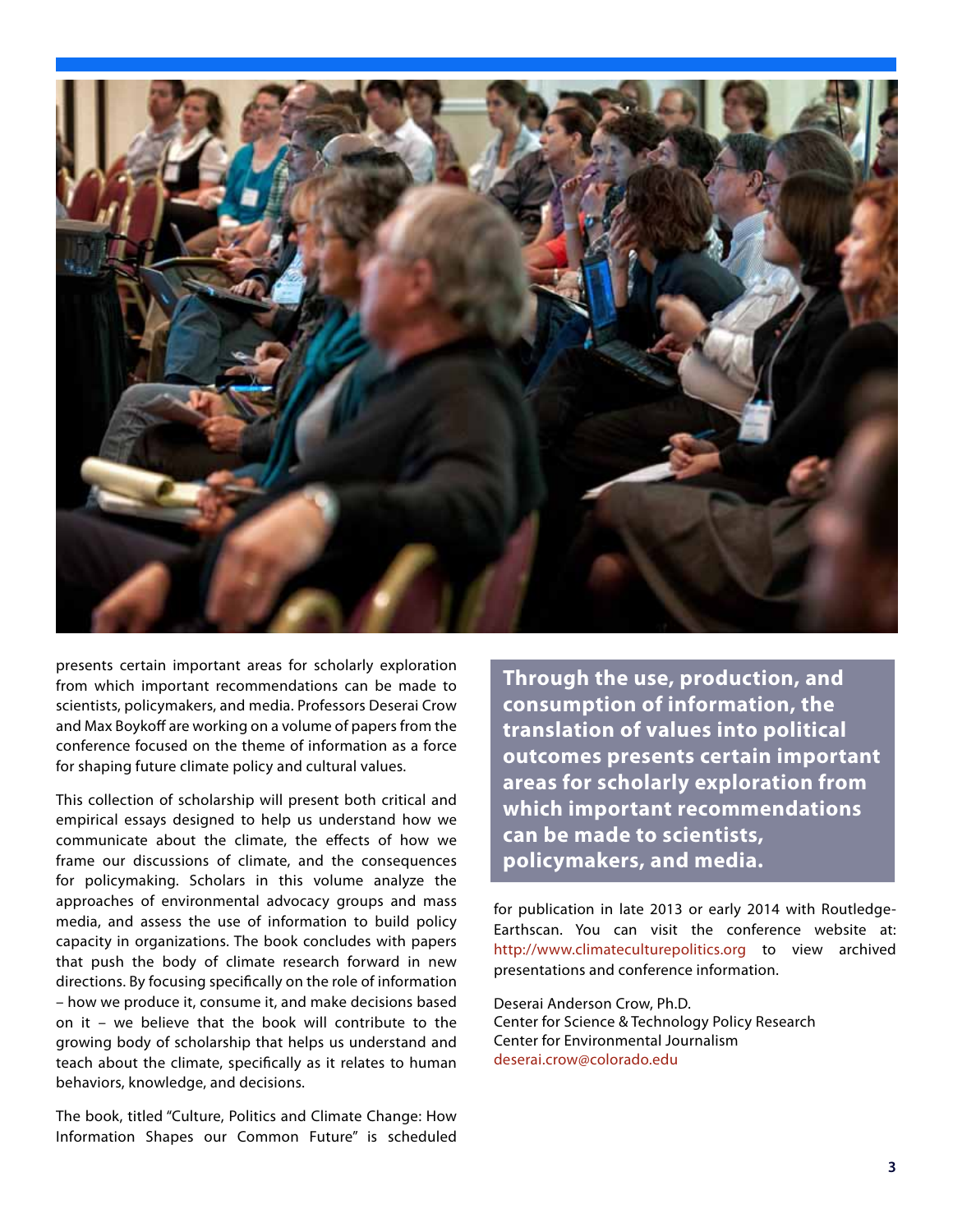### **RESEARCH HIGHLIGHT THE NORMATIVE DIMENSIONS OF CLIMATE CHANGE by Benjamin Hale**

**E**arlier this fall the<br>ENational Science  $\Box$ National Foundation (NSF) awarded a \$400,000 joint grant to me and several of my colleagues at Northern Arizona University and the University of Montana.



With this support we aim to develop educational resources for U.S. graduate students to address questions at the intersection of ethics, public policy, and environmental science. There are

many interesting pedagogical features of the grant, but most of the CU portion—which totals approximately \$100,000—will go to funding a smaller, self-contained research project directed by me and facilitated by two of my graduate students, Alex Lee and Adam Hermans.

The CU-Boulder team plans to produce approximately twelve 5-10 minute video episodes designed to call attention to important ethical questions underlying the climate debate. These videos will highlight the scientific, policy, and human dimensions of regionally important environmental issues, each with a connection to climate change. Our team will restrict issues under investigation primarily to the four corners area of the Western United States and will draw material from interviews with and publications by faculty at the University of Colorado, Boulder and Northern Arizona University, including local CU-based experts. The videos will be sufficiently short enough to leave time for inclass discussion. Given the regional relevance of the videos, the issues under consideration will be meaningful to the students. By introducing ethical questions through relevant scenarios and concrete cases, including the testimony of stakeholders and visual illustrations of the scientific and philosophical factors in play, students and others will hopefully be drawn into deliberative engagement with instructors and classmates.

Consider, for instance, the complex questions associated with "change," which we will discuss in our first episode. On one hand, change is simple. It's the descriptive Δ, a measure of difference over time. In the climate discussion, we're concerned with how the climate will change. But on the other hand, change has a normative dimension as well. As the universe changes, actors within that universe must change in response. So the question for the actor is what to change in response to this observed or anticipated Δ. Certainly actors can change passively, by way of "being changed," as they might be battered around like a ship at sea. But they can also change by taking a hand in this change. Maybe the appropriate response is to change their behavior—as



when it begins to rain one changes into galoshes. Or perhaps it is to keep their behavior but to change their objectives—as one might decide to arrive at the party wet. Or perhaps it is yet more complicated than simply changing behavior or objectives. Maybe responding to change will involve changing one's values—as one might shift to appreciate the state of being wet; or perhaps instead change one's beliefs about what it is to be wet—as Londoners have a different sense of wetness than Tucsonans. Likewise, we'll need to change something vital about our lives in order to respond to climate change. In our first episode, we'll use changes in the ski industry to cover some of the normative dimensions of change in hopes of illustrating clearly how climate change is much more than merely a descriptive observation.

What follows in the remaining eleven episodes will be discussions of other important normative questions coupled with familiar descriptive climate issues. We'll look at the question of resource extraction to discuss the fungibility and substitutability of value. We'll touch on the Colorado River compact to explore standard commons questions, particularly with an eye toward clarifying what is so allegedly tragic about the tragedy of the commons. We'll discuss assisted colonization to make sense of the question of moral reparation. We'll look at the question of epistemic uncertainty, vagueness, and indeterminacy through the lens of the pine beetle epidemic. We'll explore obligations to future generations by watching natural and non-natural objects deteriorate over time. We'll also explore the possibility of counterfactual beneficiaries and the prospect that environmental damages aren't neatly characterizable as harms to specific persons, which actually poses an enormous challenge to climate activism. The videos will be made available on a public website, along with suggested reading lists and questions, for integration into classes at NAU, Colorado, and elsewhere.

#### Benjamin Hale, Ph.D.

Center for Science & Technology Policy Research bhale@colorado.edu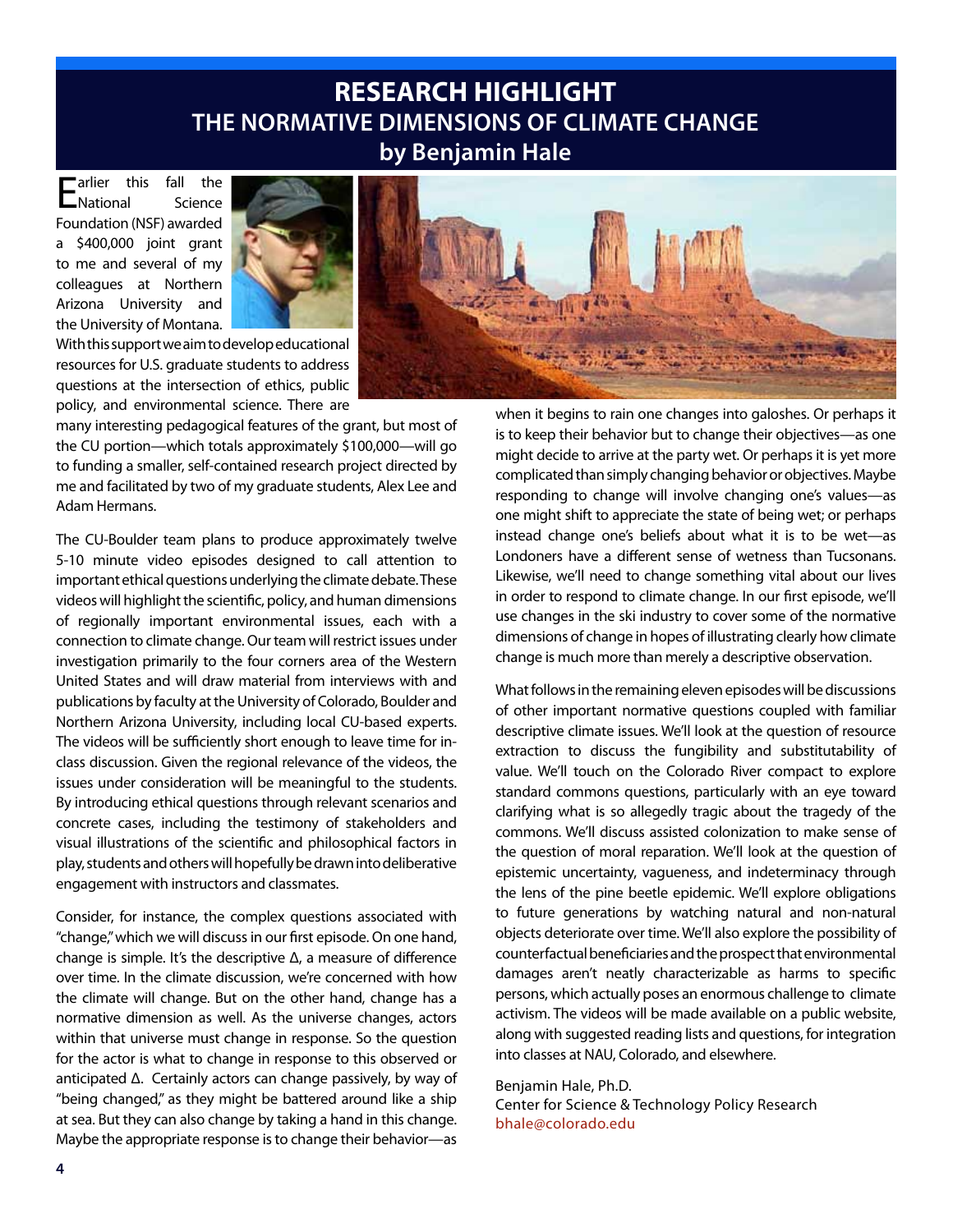# **CENTER NEWS**

### **Max Boykoff Grants**

ax Boykoff was awarded an<br>Information. Communication. Communication, Journalism, Media and Technology (ICJMT) grant for 2012-2013 as a Co-PI with Beth Osnes, Rebecca Safran, Tom Yulsman and Ryan Vachon. The project, 'Climate Corps,' focuses on providing curriculum development specific to climate communication.



Max is also an Advisor to 'Science Express' PI David Lustick, University of Massachusetts-Lowell (2012-2017) on a grant that aims to assess whether advertising space on subway platforms and trains is an effective means to engage commuters in learning about climate science. For more information, click here: http://www.uml.edu/News/ stories/2011-12/ScienceExpress.aspx.

### **Max Boykoff's Work Referenced in Senate Floor Speech**

n July 30, VT Senator Bernie Sanders referred to Max Boykoff's research on media coverage of climate change in his speech on the Senate floor. View the speech here: http://youtu.be/ak9yECImrVc.



#### **Second Most Emailed New York Times article by Ben Hale**

Ben Hale's article, The Veil of Opulence (http://opinionator.blogs. nytimes.com/2012/08/12/the-veil-ofopulence/?src=me&ref=general), was the second most emailed New York Times article on August 14.

### **Boykoff, Dilling, Nacu-Schmidt and Travis Major Contributors to Southwest Climate Assessment of the National Climate Assessment**

Several members of CSTPR<br>Swere major contributors to the Southwest Climate Assessment, one component of the ongoing National Climate Assessment. Bill Travis was a coauthor of Chapter 1: Summary for Decision Makers, and Chapter 3: The Changing Southwest. Lisa Dilling and Max Boykoff were co-authors of Chapter 18: Climate Choices for a Sustainable



Southwest. Ami Nacu-Schmidt created the majority of the images, which weave into a graphical story across the report. The Summary for Decision Makers is now available here: http://www.southwestclimatealliance.org/sites/default/files/ SWCA\_Decision\_Makers.pdf. The complete report will be available sometime this fall at http://www.swcarr.arizona.edu and http://www.cakex.org.

### **New Grant for Roger Pielke, Jr. to Study Role of Philanthropy in Policy and Politics**

Roger Pielke, Jr. recently<br>Received a \$100k grant from the Nathan Cummings Foundation for a new project on the role of philanthropy in policy and politics. Building on the engagement model first introduced in his book, The Honest Broker (http:// sciencepolicy.colorado.edu/ publications/special/honest\_ broker), the project's goal is to



help philanthropic organizations better understand how they might contribute to improved decision making through support of analyses that help policy makers to make better decisions.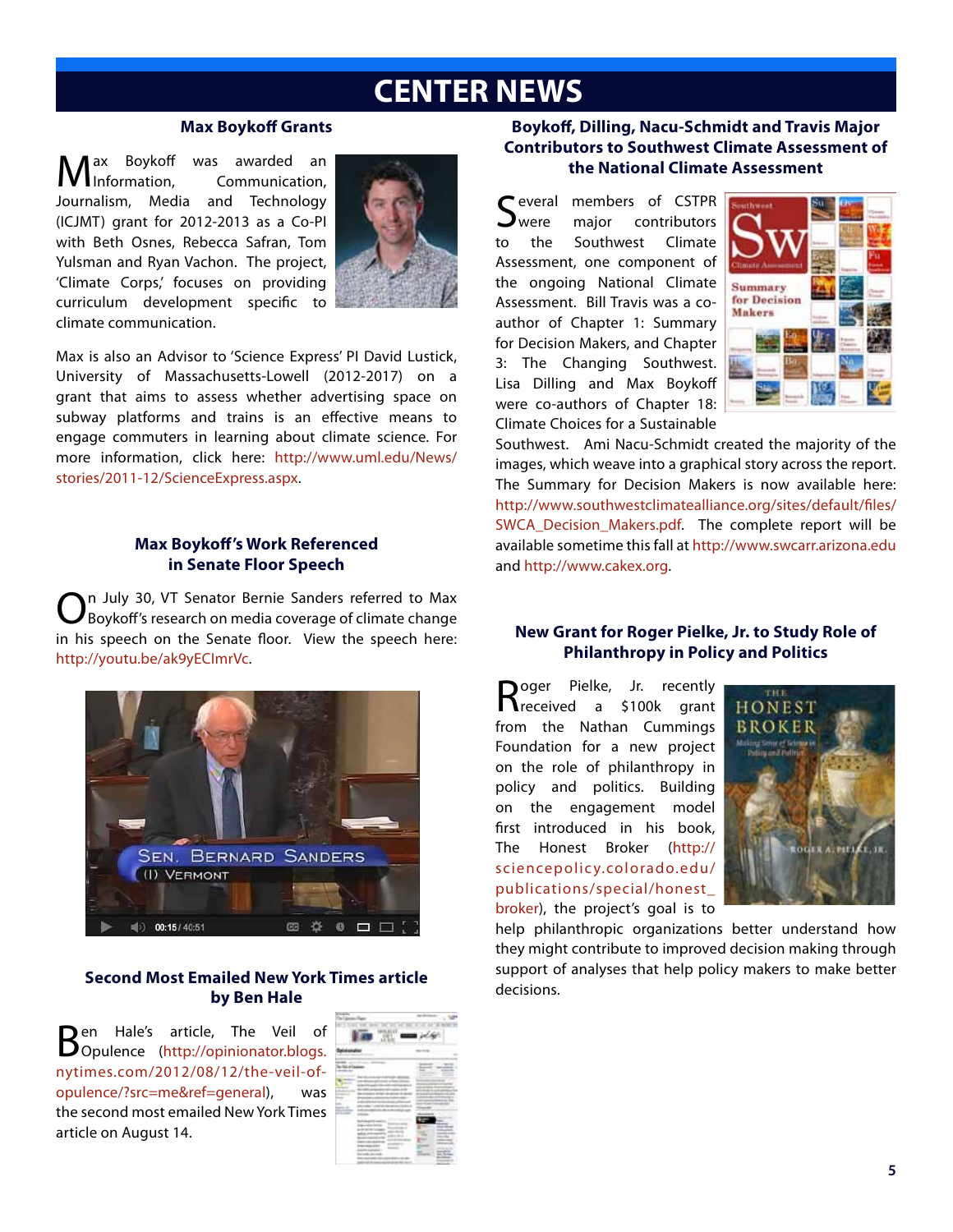# **GRADUATE STUDENT NEWS**

### **Kelli Archie Awarded Ph.D. and Published New Paper**

enter graduate student Kelli Archie was awarded a Ph.D. in ENVS in December. Kelli's research on climate change adaptation planning on public lands in the Western U.S. and in Colorado mountain communities was supported by the Center's NSF "SPARC" project. She was advised by Lisa Dilling. Congrats Kelli!!



A paper summarizing Kelli's research was recently published. Archie, K. M., L. Dilling, J. B. Milford and F. C. Pampel (2012), Climate Change and Western Public Lands: a Survey of U.S. Federal Land Managers on the Status of Adaptation Efforts, Ecology and Society 17 (4): 20

Abstract: Climate change and its associated consequences pose an increasing risk to public lands in the western United States. High-level mandates currently require federal agencies to begin planning for adaptation, but the extent to which these mandates have resulted in policies being implemented that affect on the ground practices is unclear. To examine the status of adaptation efforts, we conducted an original survey and semi-structured interviews with land managers from the four major federal land management agencies in the U.S. states of Colorado, Utah, and Wyoming. The survey was designed to examine current planning for adaptation on public lands and how it differs from prior planning, the major challenges facing land managers in this region, the major barriers preventing managers from

planning for adaptation, and the major hurdles associated with implementing adaptation plans... Read more: http:// www.ecologyandsociety.org/vol17/iss4/art20/.

### **John Berggren White Paper on Climate Information Needs in the Missouri River Basin**

Center grad student John Berggren<br>Cprepared a white paper for the Western Water Assessment, "Analysis of Documented Needs for Climate Information in the Missouri River Basin".



From the Executive Summary: In order to gain a better understanding of climate-

related needs in the Missouri River Basin, this project entailed an analysis of needs stated in published documents. Through web-based searches and the querying of colleagues within the Basin, fifty-three documents were ultimately selected to be included in the analysis…While a variety of needs were identified across the multiple sectors and coding categories, some general themes emerged. Some of these commonly seen needs included: the need for additional plains snowpack monitoring, especially from the flood control sector; modeling output needs to be applicable to users and at a scale that is relevant to the intended recipients of decision-makers; a better understanding of potential climate change impacts for their respective sectors is needed, and it seemed that a lack of understanding these potential impacts translated into a barrier for decision-making in regards to adaptation. Read more: http://wwa.colorado.edu/publications/reports/ missouri\_basin\_final\_report.pdf.

## **CENTER EVENTS CSTPR 10th Anniversary Celebration**

\*STPR celebrated its 10th anniversary on September 27 by welcoming back several of our successful alumni who are scattered around the country, as well as current Center faculty, staff, students, affiliates, University officials and community members. The event featured 4 panel discussions:

- "Extremes: Nature, Society and Policy" organized and moderated by Bill Travis;
- "Public Engagement in Science and Technology: When the Stakes are High and Debates are Lively" organized and moderated by Lisa Dilling and Max Boykoff;
- "Usable Science: The Promise and Peril of Directing Research Toward Practical Outcomes" organized by Center alum Elizabeth McNie; and
- "Life after CSTPR" moderated by Roger Pielke, Jr.

Dr. John Holdren, Assistant to the President for Science and Technology, Director of the White House Office of Science and Technology Policy, Co-chair of the President's Council of Advisors on Science and Technology, gave the keynote address, "Science and Technology Policy in the Obama Administration." Dr. Holdren's talk as well as



photos from the event can be viewed at: http://sciencepolicy. colorado.edu/news/10anniversary.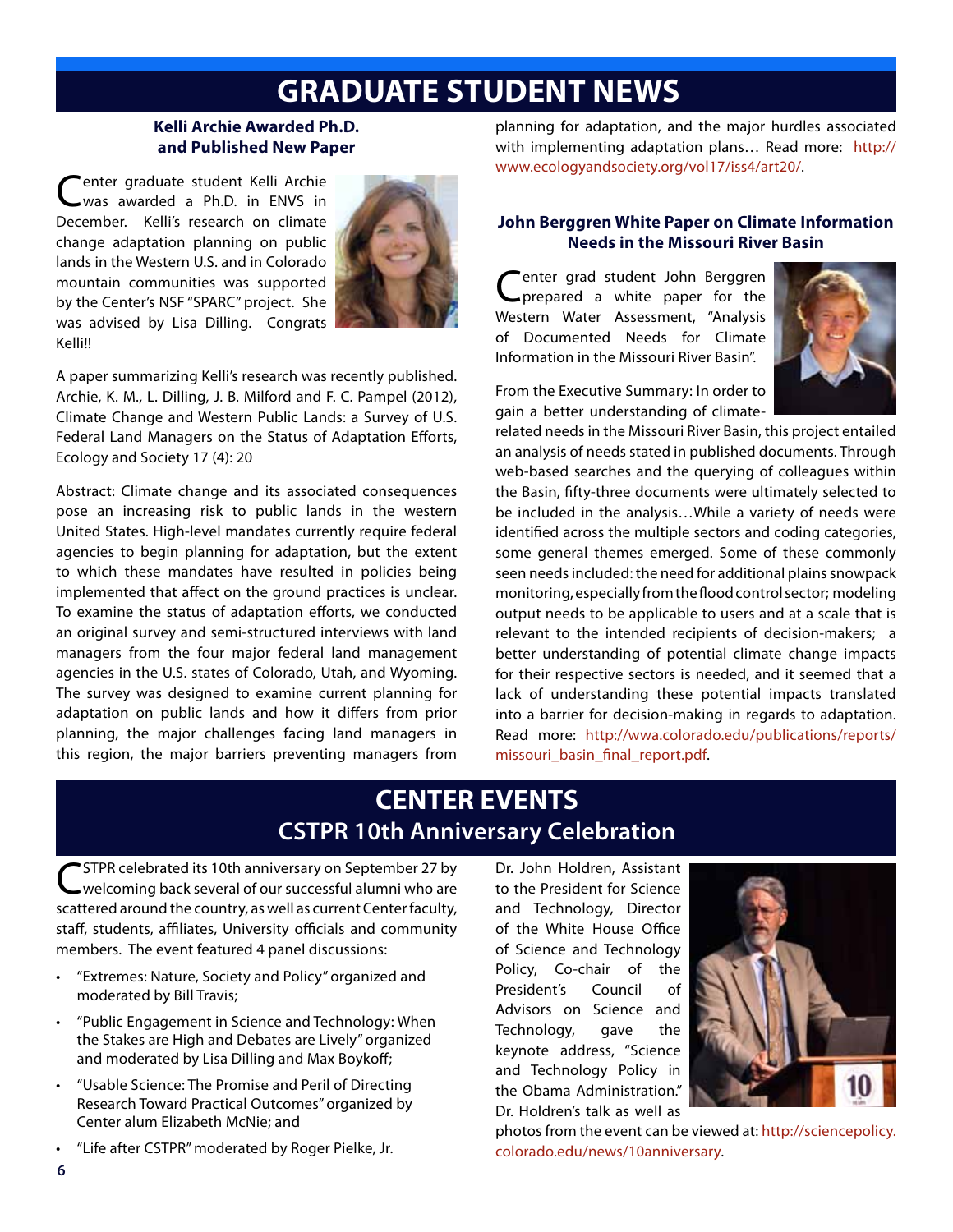# **CENTER EVENTS CSTPR Fall Noontime Seminar Series**

ur popular noontime seminar series continued this fall under the theme "The Communications-Policy Nexus Media, Messages, and Decision Making". It featured the following talks:

- Sept. 11, The Contrarian Discourse In the Blogosphere: What Are Blogs Good For Anyway? Franziska Hollender, Institute for Social Studies of Science, University of Vienna
- Oct. 11, Communicating Climate Change: Lessons Learned at the National Snow And Ice Data Center, Mark Serreze, National Snow and Ice Data Center, Cooperative Institute for Research in Environmental Sciences
- Oct. 18, The Mythology of the Green Revolution, Roger Pielke, Jr., Center for Science and Technology Policy Research, University of Colorado Boulder
- Nov. 1, Mass Media in the Policy Process: Drafting A Comprehensive Approach To Policy Influence, Deserai Anderson Crow, Center for Science and Technology Policy Research, University of Colorado Boulder



*Beth Osnes and Max Boykoff, November 15 Tom Yulsman, December 13*

- Nov. 15, Going Inside the Greenhouse: Exploring Creative Climate Communications in the Classroom, Max Boykoff, Center for Science and Technology Policy Research, University of Colorado Boulder and Beth Osnes, Theater and Dance, University of Colorado Boulder
- Dec. 13, Principles and Trends In Journalism, and Impacts on Climate Change Coverage, Tom Yulsman, School of Journalism & Mass Communication, University of Colorado Boulder

Audio recordings, Powerpoint presentations, and/or webcasts of each talk can be viewed at: http://sciencepolicy.colorado. edu/news/seminars\_fall2012.html.

The theme for our spring semester noontime seminar series is "New Policy Research at CU and Beyond". The talks, which will be held Thursdays at noon, will be available via live webcast and recordings of the talks will also be available online after the event. A link to the webcast will be provided in the notification of each talk to members of our mailing list. Visit our website: http://sciencepolicy.colorado.edu (lefthand column) to sign up for our mailing list.



# **CENTER EVENTS Other CSTPR Talks**

- Aug. 1, The dynamics of vulnerability: Why adapting to climate variability may not always prepare us for climate change. Lisa Dilling, NCAR Workshop on Enhancing Diversity in Climate Change Science and Applications: From Models to Adaptation
- Aug. 1-4, Max Boykoff presented a paper at the International Studies Association meeting, Buenos Aires, Argentina
- Aug. 13, Max Boykoff was an invited speaker at the Greenhouse Scholars workshop
- Sept. 6, Usable science? The UK Climate Projections 2009 and Decision Support for Adaptation Planning. Samuel Tang, Centre for Risk Management, King's College London. View video of talk here: http://cires.colorado.

#### edu/calendar/events/index.php?com=detail&eID=604

- Sept. 13, Who Speaks for the Climate? Making Sense of Media Reporting on Climate Change. Max Boykoff
- Oct. 19, The Role that Media Play in Influencing Renewable Energy Policy. Renewable Energy Law & Policy Summit: Driving the Development of Renewable Energy, Deserai Crow, University of Denver Sturm College of Law, Denver, CO
- Oct. 19, Is Communicating Climate Change a Lost Cause?, Max Boykoff, Society of Environmental Journalists' 22nd Annual Conference
- Dec. 17, Max Boykoff gave the keynote/plenary talk, Hebrew University of Jerusalem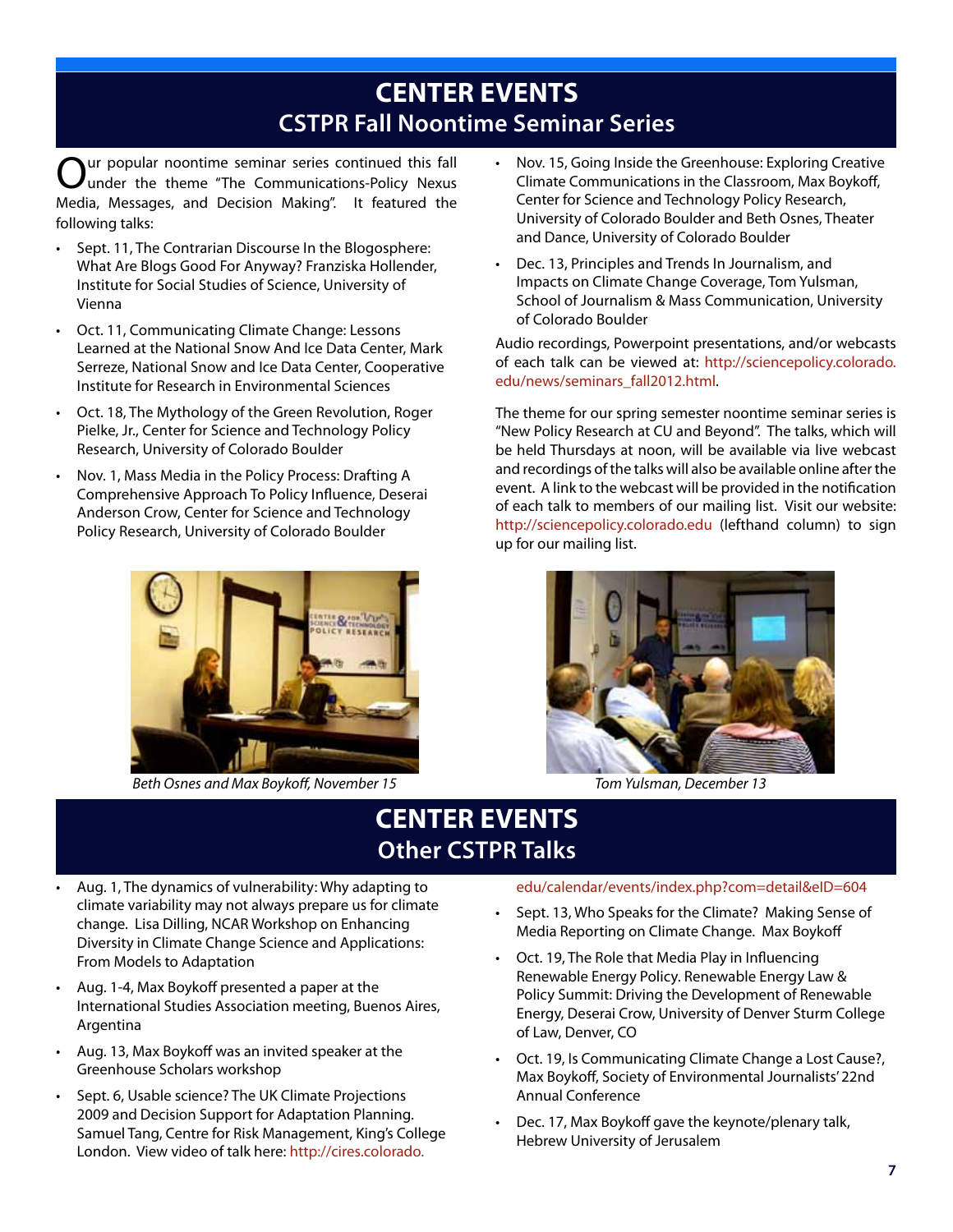# **NEW PUBLICATIONS**

**Boykoff, M. and B. Osnes (2012), Students Sprout Creative Communications on Climate Change Inside the Greenhouse. Skeptical Science, http://www.skepticalscience.com/ Students-sprout-creative-communications-climate-change-Inside-Greenhouse.html.**

Excerpt: "El Verde", the star of a student-created music video engaging Latino youth on the issue of climate change, takes a long drag on his cigarette, exhales, and re-inhales the smoke in through his nose. Cut to a shot of his silhouette against a sky of wind turbines generating clean energy as he raps in Spanish (the captions read) "My name is El Verde and with



a bit of luck, the health of the world is not already f\*\*ked". Welcome to 'Inside the Greenhouse' (ITG), a project at the University of Colorado-Boulder that we have embarked on with students. Read more: http://www.skepticalscience. com/Students-sprout-creative-communications-climatechange-Inside-Greenhouse.html.

**Crow, D.A. (2012). Policy Diffusion and Innovation: Media and Experts in Colorado Recreational Water Rights. Journal of Natural Resources Policy Research, 4(1), 27-41, http://sciencepolicy.colorado.edu/admin/publication\_ files/2012.18.pdf.**

Abstract: Beginning in 1998, an innovation in water rights policy took place in Colorado. This paper analyses the diffusion of the recreational in-channel water right policy innovation among Colorado communities. This research involved in-depth case studies in 12 Colorado communities. Data include interviews, legal and legislative

| toy Different and Improving Mada<br>Apota in Colorado Batzenti mal<br><b>Voter Rights</b>                                                                                                                                                                                                                                                                                                                       |                        |
|-----------------------------------------------------------------------------------------------------------------------------------------------------------------------------------------------------------------------------------------------------------------------------------------------------------------------------------------------------------------------------------------------------------------|------------------------|
|                                                                                                                                                                                                                                                                                                                                                                                                                 |                        |
| 1 May 24 a 79 St Atlanta Ave and All Ann at<br>an restor to specie and renaming stand with take the price<br><b>Reference Services and Automobiles</b>                                                                                                                                                                                                                                                          | disposal This approach |
| <b>Suffer Model to Frank and</b><br>do il solicitati<br>to article<br><b>Amatina</b><br><b><i>Film Shift Address</i></b><br><b><i><u><b>ALCO</b></u></i></b><br>-----<br>all proven to stay's a sell print.<br>in collections with the an-<br>but he where the crisis for the same<br>a la battuati cartettasi de car<br>single Aut to de superio ed crite Aust Alexa performance<br>a 1994 Larco Alto Anchesa. |                        |
| ally many dealer. We haven alone all city words<br><b>FELDS TREASURE CONSIDERED</b>                                                                                                                                                                                                                                                                                                                             | --                     |

documents, and mass media coverage. These new water rights spread among Colorado communities through two processes. First, experts acted as information entrepreneurs providing both technical and policy information to other communities. Through repetitive journalistic sourcing, media coverage spread the influence and reputation of certain experts who then influenced internal policy decisions in subsequent communities. Read more: http://sciencepolicy.colorado.edu/admin/ publication\_files/2012.18.pdf.

**Crow, D.A. and J.R. Stevens (2012), Citizen Engagement in Local Environmental Policy: Information, Mobilization, and Media. In H. Schachter & K. Yang (Ed.), The State of Citizen Participation in America 131-162, Information Age Publishing, http://sciencepolicy.colorado.edu/admin/ publication\_files/2012.19.pdf.**

This book provides a state-ofthe-art assessment of citizen participation practice and research in the United States. With contributions from a stellar group of scholars, it provides readers an overview of a field at the heart of democratic governance. Individual chapters trace shifts in participation philosophy and policy, examine trends at different



government levels, analyze technology/participation interactions, identify the participation experiences of minority populations, and explore the impact of voluntary organizations on this topic. A five-chapter section illustrates innovative cases. Another section explores the role of various methodologies in advancing participation research. Read the chapter: http://sciencepolicy.colorado. edu/admin/publication\_files/2012.19.pdf.

**Crow, D.A. and J.R. Stevens (2012), Local Science Reporting Relies on Generalists, Not Specialists. Newspaper Research Journal 33 (3), 35-48, http://sciencepolicy.colorado.edu/ admin/publication\_files/2012.23.pdf.**

Excerpt: News media continue to serve a gatekeeping role in the filtration of civic information needed for deliberation and serve an almost exclusive role as the purveyors of science and technological information. Americans remain generally uninformed when it comes to even the most basic political and public policy issues, and because



this trend holds consistent for basic civic knowledge, one can imagine that the average citizen is particularly ignorant when it comes to the awareness and understanding of science and technical issues. Although science writers once saw their craft improving in quality and quantity, a recent decline in the number of science writers in print and broadcast media has been observed. For example, in 2010 the U.S. National Association of Science Writers (NASW) reported a 10 percent decline in membership from the year before, attributing the change to declining economic conditions. Read more: http://sciencepolicy. colorado.edu/admin/publication\_files/2012.23.pdf.

**Dilling, L. and E. Failey (2012), Managing Carbon in a Multiple Use World: The Implications of Land-Use Decision Context for Carbon Management. Global Environmental Change, http://sciencepolicy.colorado.edu/admin/publication\_ files/2012.30.pdf.**

Abstract: Human land use contributes significantly to the growth of greenhouse gases in the atmosphere. Changes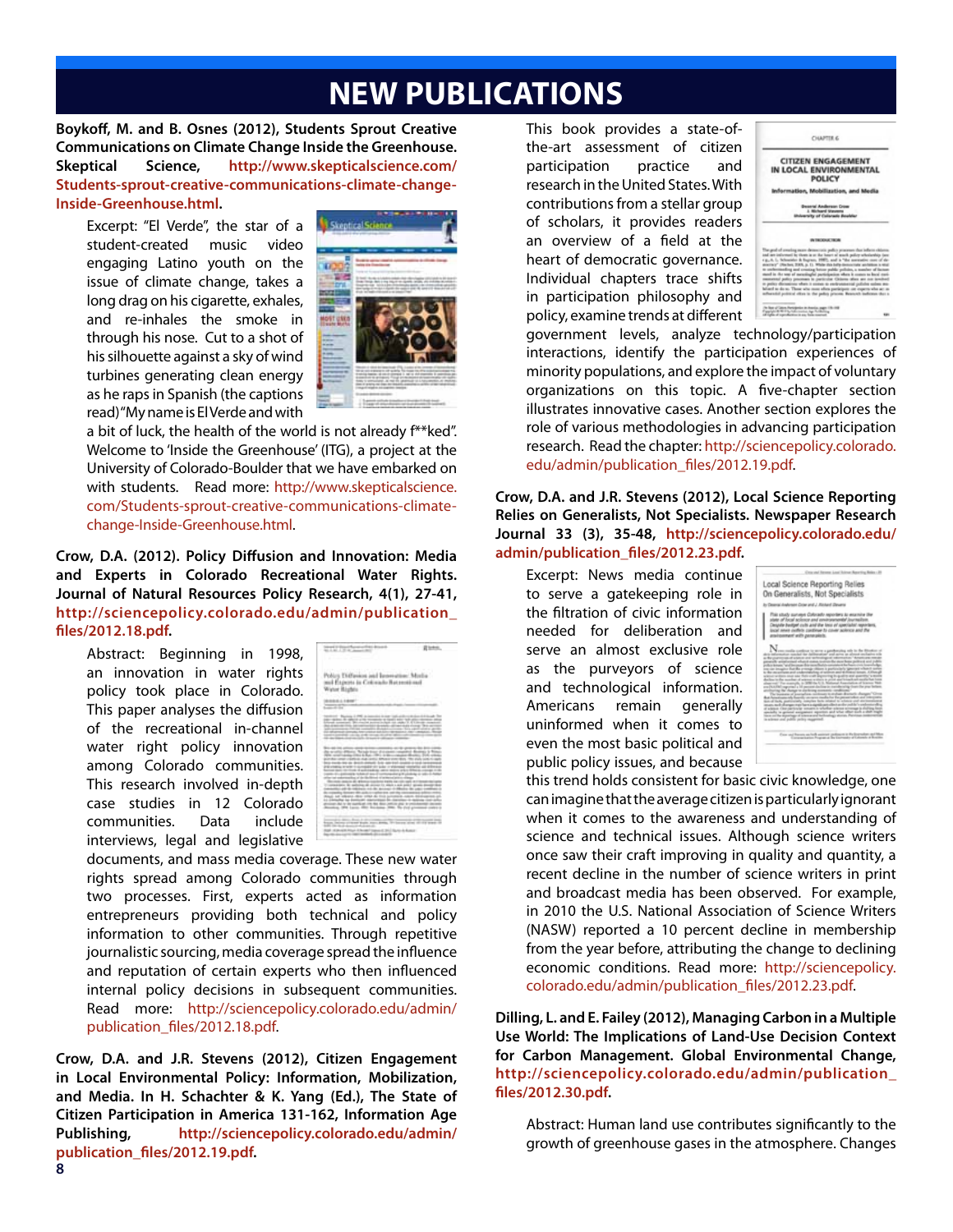in land management practices have been proposed as a critical and cost-effective mechanism for reducing greenhouse gas emissions and promoting the storage of additional carbon in vegetation and soils. However, many discussions of the potential for land use to mitigate climate change only take into account biophysical factors such as



vegetation and land cover and neglect how the agency of land owners themselves affects whether additional carbon storage can be achieved. Unlike many potential REDD opportunities in developing countries, land management in the US to enhance carbon sequestration would occur against a backdrop of clearly defined, legally enforceable land ownership. In addition, more than a third of the land surface in the US is managed by federal agencies who operate under legal guidelines for multiple use and is subject to demands from multiple constituencies. Read more: http://sciencepolicy.colorado. edu/admin/publication\_files/2012.30.pdf.

**Hale, B. (2012), Getting the Bad Out: Remediation Technologies and Respect for Others. Chapter in: W.P. Kabasenche, M. O'Rourke, and M.H. Slater (Ed.), The Environment: Philosophy, Science, and Ethics, pp. 223- 243, MIT Press, http://sciencepolicy.colorado.edu/admin/ publication\_files/2012.14.pdf.**

Excerpt: Arguments for and against environmental remediation have tended to stress mitigation of harms while turning a blind eye to other moral considerations that inform our views on environmental wrongdoing (Nelson 2008, Singer 2006). In this paper, I focus the discussion much more narrowly. I inquire into the conditions

| 13 Cutting the Bad Out Remediates Technologies and<br>Responsible delivery                                                                                                                                        |
|-------------------------------------------------------------------------------------------------------------------------------------------------------------------------------------------------------------------|
| <b>Rivalentin Rela</b>                                                                                                                                                                                            |
|                                                                                                                                                                                                                   |
|                                                                                                                                                                                                                   |
|                                                                                                                                                                                                                   |
|                                                                                                                                                                                                                   |
|                                                                                                                                                                                                                   |
|                                                                                                                                                                                                                   |
| Agrossis by and against exclusionized notestimes have tended to<br>enythelia mitigation of becomedate mentry a tribal top to other moved                                                                          |
| emainstant the artists for views on enterpreted attragining                                                                                                                                                       |
| (Network 1999), Takiper 2004), In: Milk character, I Berlan the discussions much                                                                                                                                  |
| door autowit. Fingales from the conditions that make autor well these or                                                                                                                                          |
| or of self-prices pasjoc's personates, and exit to collear what those cars.                                                                                                                                       |
| dident paight by Ultimately I was at the standard or that what scalars an                                                                                                                                         |
| engineering proper pumpasities is whichts all admitst parter can many<br>and says the side effects of the project flux admitst hydrotopy of the project                                                           |
|                                                                                                                                                                                                                   |
|                                                                                                                                                                                                                   |
| ment. The particular the tice chapter stream ha commitment on part of<br>A strach larger are of spontance criminal account sufferining commitment                                                                 |
| chains there entered and activements' marketist                                                                                                                                                                   |
| The excess to which affected purion durable betaw say in the promin                                                                                                                                               |
| alleding, highlichters, our justallicenters of a programmal project more component.<br>Incomediately substant to the specificity of hour to provinct as the bout of                                               |
| anthropogenic estimates and detect. That is, and in ply rated that if you                                                                                                                                         |
| counters many, this just sensed that one should down lines. Centerely, at it's                                                                                                                                    |
| lear that attributionally children change is the mode of the models state-                                                                                                                                        |
| show, they we should do what we can be reduce the discover our actions.                                                                                                                                           |
| on the classes. That mone to be just a staginteness fact about mone                                                                                                                                               |
| <b>Group</b>                                                                                                                                                                                                      |
| to exchange and, the exed to demonstrate at least from related policies                                                                                                                                           |
| First, For argued that sometimental problems go benefit simple chance                                                                                                                                             |
| entertiate a demay their least home. These perticularly test for existence                                                                                                                                        |
| professors, of which generatous grant let not the prochamatic energies.<br>Insued, the expost (with my colleager Bill Grandy) that sometimizes<br>inclusionally (ES) start offer a single fix to sometimize sense |
|                                                                                                                                                                                                                   |
| mental professor (that and Growth SEOS, Hardwarened video show out                                                                                                                                                |
| marginal consider transfers here a copyrightedness to down the news up. Not                                                                                                                                       |
|                                                                                                                                                                                                                   |

that make some very narrow set of mitigation projects permissible, and seek to outline what those conditions might be. Ultimately, I aim at the conclusion that what makes an engineering project permissible is whether all affected parties can accept not just the side effects of the project, but also the legitimacy of the project itself. The problem for this paper should be contextualized as part of a much larger project oriented around addressing concerns in climate change mitigation and environmental remediation. Read more: http://sciencepolicy.colorado. edu/admin/publication\_files/2012.14.pdf.

**Hale, B. (2012), The World That Would Have Been: Moral Hazard Arguments Against Geoengineering. Chapter in: C.J. Preston (Ed.), Engineering the Climate: The Ethics of Solar Radiation Management, pp. 113-131, Lexington Books, http://sciencepolicy.colorado.edu/admin/publication\_ files/2012.15.pdf. 9**

Excerpt: According to the United Kingdom's Royal Society Report on Geoengineering the Climate, "one of the main ethical objections to geoengineering" is the purported "moral hazard" (Royal Society, 2009, p.39). Roughly speaking, the moral hazard is the complication that the successful deployment of a geoengineering technology,



or in some cases the mere possibility of the successful deployment of a geoengineering technology, may cause individual or collective actors to turn attention away from alternate solutions to the climate crisis. A cursory review of the arguments, however, suggests that there is a good deal of confusion about what, exactly, the unique moral hazard associated with geoengineering entails. Read more: http://sciencepolicy.colorado.edu/admin/ publication\_files/2012.15.pdf.

#### **Hale, B. (2012), The Veil of Opulence. New York Times, August 12, http://opinionator.blogs.nytimes.com/2012/08/12/theveil-of-opulence.**

Excerpt: More than 40 years ago the philosopher John Rawls, in his influential political work "A Theory of Justice," implored the people of the world to shed themselves of their selfish predispositions and to assume, for the sake of argument, that they were ignorant. He imposed this unwelcome constraint not so that his readers — mostly intellectuals,



but also students, politicians and policy makers — would find themselves in a position of moribund stupidity but rather so they could get a grip on fairness. Read more: http://opinionator.blogs.nytimes.com/2012/08/12/theveil-of-opulence.

**Pielke, Jr., R. A. (2012), Mad Cows, Hurricane Sandy, and Why We Need Strong Science Assessors. Bridges 36 , Published December 2012. http://www.ostina.org/index. php?option=com\_content&view=article&id=5994&Item id=3237.**

Excerpt: Last month in Berlin, I participated in the 10th anniversary conference of the German Federal Institute for Risk Assessment – the Bundesinstitut für Risikobewertung (BfR). The BfR is one of a number of European organizations that Catherine Geslain-Lanéelle, executive director of the European Food Safety Authority



(EFSA), characterized at the conference as "the children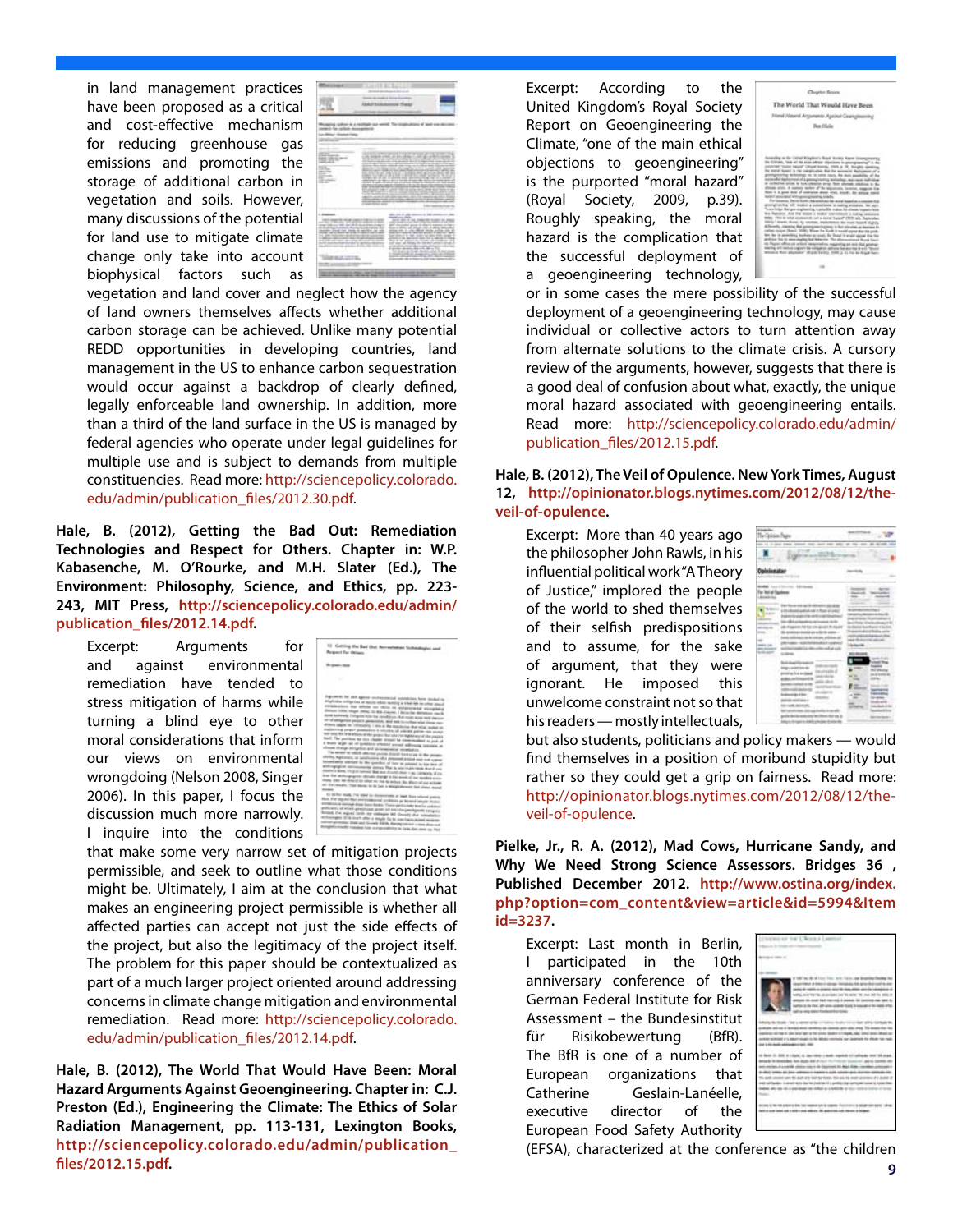of Mad Cow disease." This group of siblings includes the EFSA, departmental chief scientific advisors in the UK, and others. These organizations, and the conditions under which they were created, remind us that if science is to be well used in policy and politics, then strong institutions are necessary. This is a lesson continuously relearned, most recently in the United States in the aftermath of Hurricane Sandy. Read more: http://www.ostina.org/ index.php?option=com\_content&view=article&id=5994 &Itemid=3237.

**Pielke, Jr., R. A. (2012), Science, Sex, and the Olympics. Bridges 34, http://www.ostina.org/index.php?option=com\_ content&view=article&id=5936&Itemid=3237.**

Excerpt: Early in the 19th century, the English poet Robert Southey explained that little girls are "sugar and spice, and all things nice" while little boys are "snips and snails and puppy dog tails." Such descriptions are apparently not rigorous enough to determine who gets to participate in women's events in the Olympics, so last month the International



Olympic Committee (IOC) issued new regulations on the eligibility of athletes to participate in women's events in the upcoming London Games. Read more: http://www. ostina.org/index.php?option=com\_content&view=articl e&id=5936&Itemid=3237.

**Pielke, Jr., R. A. (2012), Climate of Failure. Foreign Policy, August 6, http://www.foreignpolicy.com/ articles/2012/08/06/climate\_of\_failure.**

Excerpt: The heady days of early 2009, when advocates for global action on climate change anticipated world leaders gathering later that year around a conference table in Copenhagen to reach a global agreement, are but a distant memory. Today, with many of these same leaders focusing their attention on jumpstarting economic



growth, environmental issues have taken a back seat. For environmentalists, it may seem that climate policy has dropped from the political agenda altogether. Read more: http://www.foreignpolicy.com/articles/2012/08/06/ climate of failure.

#### **Pielke, Jr., R.A. (2012), Basic Research as a Political Symbol. Minerva, http://sciencepolicy.colorado.edu/admin/ publication\_files/2012.20.pdf.**

Abstract: The use of the phrase "basic research" as a term used in science policy discussion dates only to about 1920. At the time the phrase referred to what we today commonly refer to as applied research in support

of specific missions or goals, especially agriculture. Upon the publication of Vannevar Bush's well-known report, Science – The Endless Frontier, the phrase "basic research" became a key political symbol, representing various identifications, expectations and demands related to science policy among scientists and politicians. This paper tracks and evaluates



the evolution of "basic research" as a political symbol from early in the 20th century to the present. With considerable attention having been paid to the on-going evolution of post-Cold War science policy, much less attention has focused on the factors which have shaped the dominant narrative of contemporary science policies. Read more: http://sciencepolicy.colorado.edu/admin/publication\_ files/2012.20.pdf.

**Pielke, Jr., R. A. (2012), Hurricanes and Human Choice. Wall Street Journal, October, http://online.wsj.com/article/SB10 001424052970204840504578089413659452702.html.**

Excerpt: [W]ith respect to disasters we really do make our own luck. The relatively low number of casualties caused by Sandy is a testament to the success story that is the U.S. National Weather Service and parallel efforts of those who emphasize preparedness and emergency response in the public and private sectors.



Everyone in the disaster-management community deserves thanks; the mitigation of the impacts from natural disasters has been a true national success story of the past century. Read more: http://online.wsj.com/ article/SB1000142405297020484050457808941365945 2702.html.

#### **Pielke, Jr., R. A. (2012), Technology Was the Key Factor in Saving the Ozone Layer. China Dialogue, http://www. chinadialogue.net/books/5297/en.**

Excerpt: Twenty five years ago, the Montreal Protocol on Substances that Deplete the Ozone Layer was introduced for signature by nations around the world. Since that time, the treaty has become arguably the most successful international environmental success story in history. It may also be the one which historians and policy



analysts have argued about the most in an effort to draw lessons relevant to the climate debate. Read more: http://www.chinadialogue.net/books/5297/en.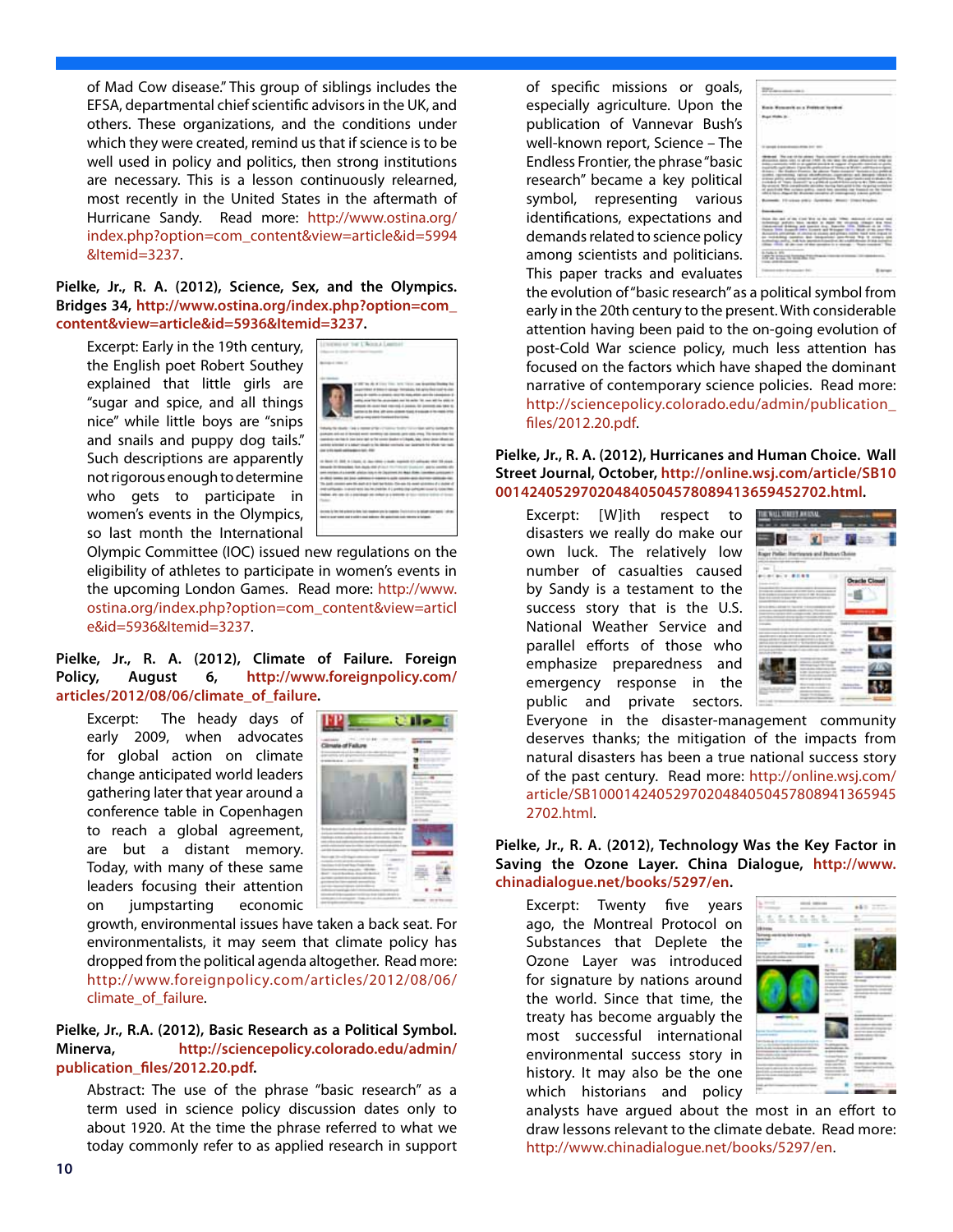**Schroeder, H., M. T. Boykoff, and L. Spiers (2012), Equity and State Representations in Climate Negotiations, Nature Climate Change, http://www.nature.com/nclimate/journal/ vaop/ncurrent/full/nclimate1742.html.**

Abstract: We have entered an era where ecosystems are dominated by humans in a globalized, interconnected and interdependent world — the Anthropocene. Large-scale global environmental changes and their broader impacts transcend national boundaries and raise difficult issues of justice. This makes government interventions

| an charge:<br>$\sim$ 10<br><b>Brazil Edmonton Brazil</b><br>١<br><b>Country</b><br>۰<br>÷<br>$-11$<br><b>START OF</b> |  |
|-----------------------------------------------------------------------------------------------------------------------|--|
|                                                                                                                       |  |
|                                                                                                                       |  |
|                                                                                                                       |  |
|                                                                                                                       |  |
|                                                                                                                       |  |
|                                                                                                                       |  |
|                                                                                                                       |  |
|                                                                                                                       |  |
|                                                                                                                       |  |
|                                                                                                                       |  |
|                                                                                                                       |  |
|                                                                                                                       |  |
|                                                                                                                       |  |
|                                                                                                                       |  |
|                                                                                                                       |  |
|                                                                                                                       |  |
|                                                                                                                       |  |
|                                                                                                                       |  |
|                                                                                                                       |  |
|                                                                                                                       |  |
|                                                                                                                       |  |
|                                                                                                                       |  |
|                                                                                                                       |  |
|                                                                                                                       |  |
|                                                                                                                       |  |
|                                                                                                                       |  |
|                                                                                                                       |  |
|                                                                                                                       |  |
|                                                                                                                       |  |
|                                                                                                                       |  |
| <b>Loka Higher-Hind</b>                                                                                               |  |
| c.                                                                                                                    |  |
| en e                                                                                                                  |  |
|                                                                                                                       |  |
|                                                                                                                       |  |
|                                                                                                                       |  |
|                                                                                                                       |  |
|                                                                                                                       |  |
| Ŀ                                                                                                                     |  |
|                                                                                                                       |  |
| <b><i><u>Francisco</u></i></b>                                                                                        |  |
|                                                                                                                       |  |
| ۰                                                                                                                     |  |
| -                                                                                                                     |  |
|                                                                                                                       |  |
|                                                                                                                       |  |

through conventional rulemaking highly problematic. Over the past five decades, multilateral institutions and global governance mechanisms have emerged to address those environmental challenges, but with mixed success. To avert irreversible global change, fundamental and radical transformations of existing governance practices are now needed. Indeed, state function has shifted from "a role based in constitutional powers toward a role of coordination and fusion of public and private resources," where states have become "increasingly dependent on other social actors". Also, the boundaries between who constitutes an 'authorized' representative (and who does not) and who has agency have shifted. Experts have explored the question of who are considered 'expert' or 'authority' agents to speak for the climate, and how they do so. Read more: http://www.nature.com/nclimate/ journal/vaop/ncurrent/full/nclimate1742.html.

*This paper has received international media coverage: Slowpaced UN talks need an overhaul, http://www.timesofmalta. com/articles/view/20121120/environment/Slow-paced-UNtalks-need-an-overhaul.446135; A Critical Call to Modernize Antiquated Climate Negotiations, http://greenbuildingelements. com/2012/11/19/a-critical-call-to-modernize-antiquatedclimate-negotiations; UN climate negotiations are unfair, study finds, http://www.cbc.ca/news/technology/story/2012/11/19/ sci-un-modernize-climate-negotiations.html; Glacial-paced U.N. climate talks need overhaul: researchers, http://uk.reuters.com/*

*article/2012/11/18/us-climate-talks-idUKBRE8AH0EK20121118;*  CSTPR 10th Anniversary  $\blacktriangleright$  More info. Share

*Poorer countries are losing out at UN climate negotiations, http://www.scienceomega.com/article/705/poorer-countriesare-losing-out-at-un-climate-negotiations.*

**Simmons, K. M., D. Sutter, and R. Pielke, Jr. (2012), Normalized Tornado Damage in the United States: 1950–2011. Environmental Hazards, December 5, http://sciencepolicy. colorado.edu/admin/publication\_files/2012.31.pdf.**

Abstract: In 2011, thunderstorms in the United States resulted in 550 deaths from tornadoes and more

than \$28 billion in property damage, according to data from the US National Oceanic and Atmospheric Administration, with the vast majority of economic losses resulting from tornadoes. This article normalizes US tornado damage from 1950 to 2011, using several methods. A normalization provides an estimate of the



damage that would occur if past events occurred under a common base year's societal conditions. We normalize for changes in inflation and wealth at the national level and changes in population, income and housing units at the county level. Under several methods, there has been a sharp decline in tornado damage. This decline corresponds with a decline in the reported frequency of the most intense (and thus most damaging) tornadoes since 1950. However, quantification of trends in tornado incidence is made difficult due to discontinuities in the reporting of events over time. The normalized damage results are suggestive that some part of this decline may reflect actual changes in tornado incidence, beyond changes in reporting practices. In historical context, 2011 stands out as one of the most damaging years of the past 61 years and provides an indication that maximum damage levels have the potential to increase should societal change lead to increasing exposure of wealth and property. Read more: http://sciencepolicy. colorado.edu/admin/publication\_files/2012.31.pdf.

*A data file from this paper is posted on our website: http:// sciencepolicy.colorado.edu/publications/special/normalized\_ tornado\_damage.html.*

### **NEW CSTPR VIDEO**

Dr. John P. Holdren, science advisor to President Obama, gave the keynote lecture at CSTPR's 10 year anniversary celebration. His lecture titled "Science and Technology in the Obama Administration" can be viewed at:

http://www.youtube.com/watch?feature=player\_ embedded&v=oUcZXOBGKR4